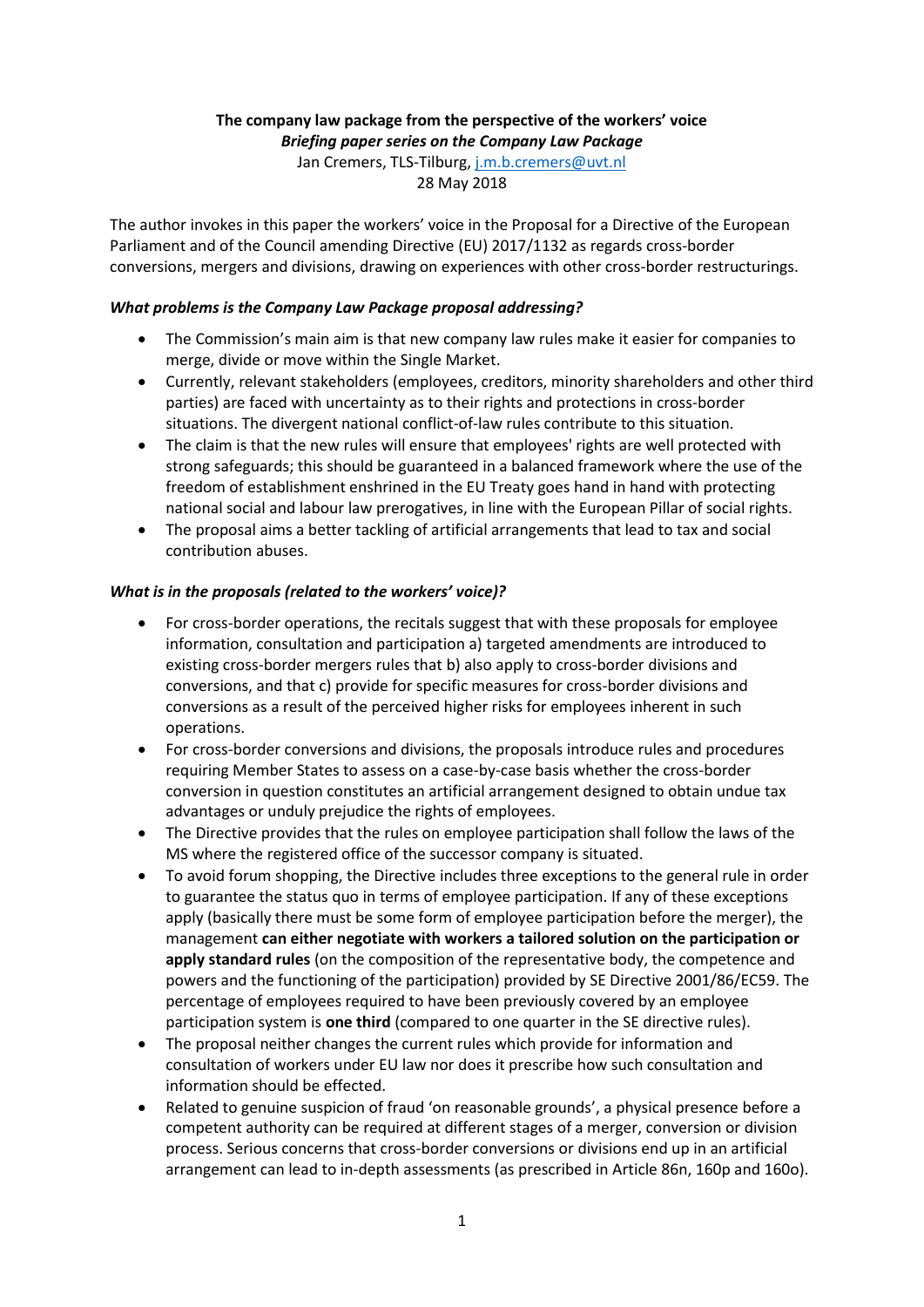#### **What needs to be assessed?**

In earlier research, we found that information, consultation and participation rights defined by EUlegislation in and during cross-border company restructuring processes are restricted.

- **It is important to verify which information has to be provided.** For instance, in the CBMstudy (forthcoming, 2018), the receipt of a management report with reasons for the CBM and its implications for stakeholders has to be provided at least one month before the shareholders' meeting deciding on the merger. We found ambiguity in some countries whether workers are entitled to receive the common draft merger terms. Workers representatives have the right to attach an opinion to this management report, if submitted 'in good time'.
- The question is **at what stage can workers derive rights from the EU-frame that is proposed?** In order to have decent information, consultation and participation procedures, and even more important to recognise workers as key stakeholders, workers should be informed and consulted at an early stage, before management has made a final decision about the cross-border restructuring. However, as in the case of the EU Takeover Bids Directive (Cremers and Vitols 2016), these information rights come much too late in the restructuring process for workers to have much influence. By the time the management report is submitted the decision will likely already have been effectively taken, and the shareholders' meeting being a symbolic or rubber stamp approval.
- The **information, consultation and participation rights in the resulting company** or companies have to be assessed. First, the obligation to establish an information and consultation body (works council). Secondly, the threshold for triggering worker participation. Thirdly, the obligation to negotiate. Fourthly, the fall-back (in case negotiations fail or unilaterally decided).
- In the assessment of **the application of the 'before and after' principle**, we found (unintended) negative consequences. For instance, in case a company changes its legal form below a key threshold triggering worker participation, e.g. for German companies below the 500-employee threshold for triggering one-third participation. Growth beyond the threshold, without triggering the obligation to introduce worker participation, leads to a loss of workers' rights.
- **Sanctioning of the non-respect of workers' rights and the tackling of fraudulent use** of the created regulatory frame. In general terms, there is hardly any compliance control. Moreover, social fraud is still not seen as a major offense in the Union. The internal market rules that regulate the economic freedoms so far do neither provide a EU-wide fining policy nor operational cessation procedures that can lead to the suspension of activities. There is a stark contrast between the serious penalties for violation of capital market laws (insider information, ad hoc notification of shareholders on important company developments) and the complete or almost complete lack of penalties for violation of worker rights. This includes violations like failure to adhere to statements about anticipated employment impacts of company restructuring and failure to inform workers on a timely basis.

## **What can be done?**

The ETUC proposals to establish a 'horizontal' set of rules which would apply across all European company law types and companies formed through EU directives for cross-national restructuring (cross-border mergers and divisions, cross-border conversions) can serve as the frame of reference for a final assessment.

1. First, in order to keep up the consistency of the proposals with the SE-Directive, the option for the management to take a unilateral decision not to negotiate, but to apply the standards rules has to be taken out. Therefore, the existing Article 133.4a of Directive (EU) 2017/1132 as regards cross-border